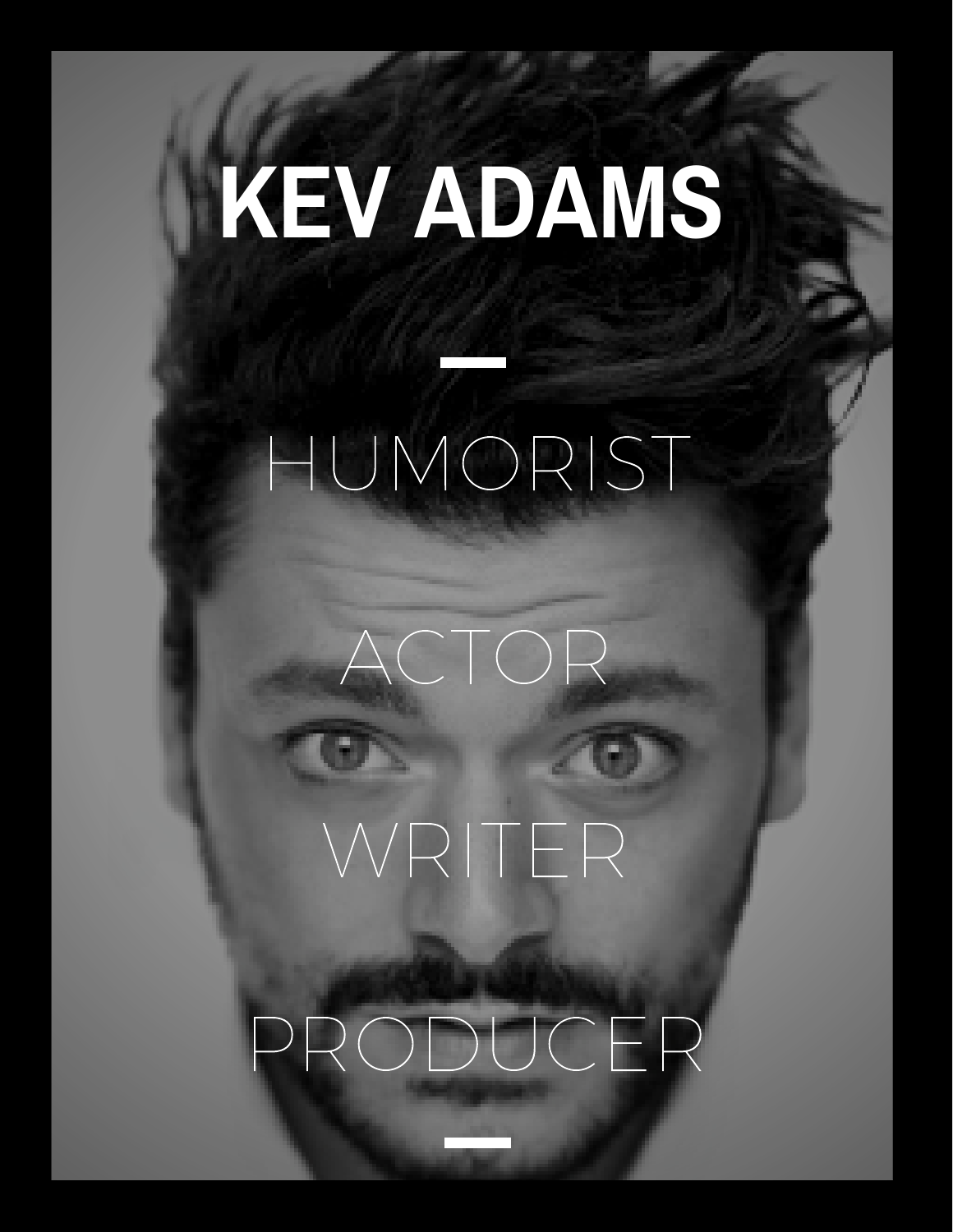# KEV ADAMS ABOUT *Highl ights*

For 10 years, at age of 27, Parisian-born Kev Adams has already achieved phenomenal success as both an actor, stand-up comedian, writer and producer. His original one-man show "The Young Man Show" drew over 350 000 people during its European tour and has generated over 2.5 million views online. He had touring with his second show, "Voilà Voilà", all around the world (France, Switzerland, Belgium, USA, Spain, Great Britain, Canada etc ...) and has been showed by 500,000 people.

For his third show, Kev Adams has the chance to share the scene with his idol Gad Elmaleh, « TOUT EST POSSIBLE » and drew over 350,000 in only three months and did 8 AccorHotel Arena.

Kev is preparing his new show « Sois 10 ans » to celebrate his carreer since his 18 years old.

As an actor, Kev is well know for his lead role in the long-running French sitcom SODA, which finished its third season and second year airing during prime time. The series has been broadcast on M6 and W9, attracting millions of viewers.

In 2014, Kev starred, opposite Franck Dubosc, in Pascal Bourdiaux's comedy FISTON (Eng: Sonny). The film scored over one million admissions in its first week. FISTON has been ranked among the biggest box office successes of the year 2014.

In 2015, Kev will release two films. THE PROFS TWO is the sequel of THE PROFS - which was a huge succes in 2013 - ALADIN is a modern adaptation of the famous "Tales of the one thousand and one nights".

Those two has been ranked among the two biggest box office successes of the year 2015. (4,5 millions persons for Aladin and 3,5 millions persons for THE PROFS 2).

On april 2015, Kev is playing the lead role in AMIS PUBLICS, which he co-wrote and produce too. This movie'll release on february 2016.

Since 2016, Kev has been played in « TOUT LA HAUT », « UN SAC DE BILLE », « ROCK N ROLL », « GANGSTERDAM », « LOUE MOI », « LOVE ADDICT ». In 2018, Kev'll release « ALAD2 » the sequel of « LES NOUVELLES AVENTURES D'ALADIN ». Kev'll show in « THE SPY WHO DUMPED ME », August 2018, with Mila KUNIS.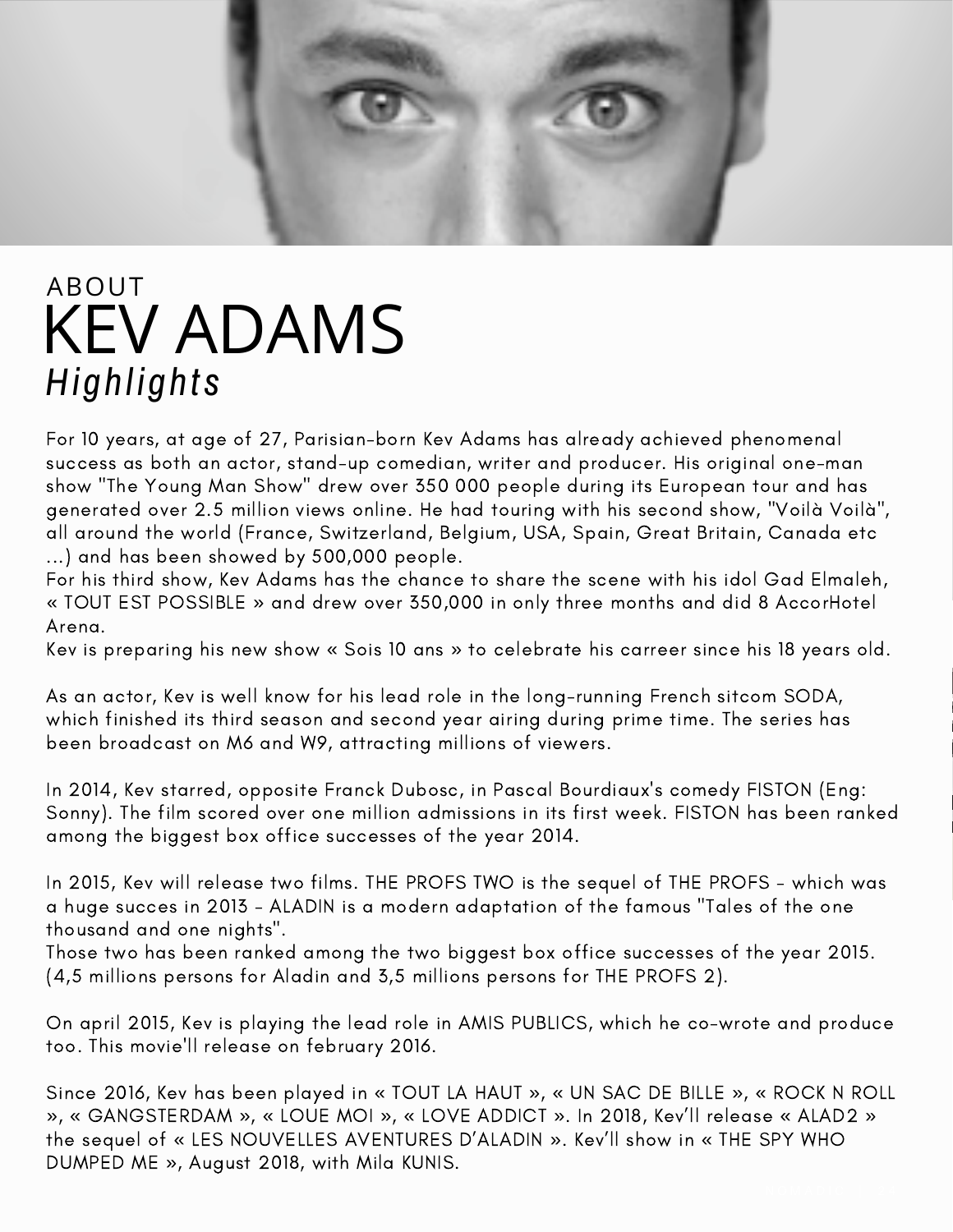## IN THE NUTSHELL ...

#### *S HOWS*

"THE YOUNG MAN SHOW"

Live show on W9 : 2 millions viewers Best performance since the birth of the channel

400 performances 7 shows #Casino de Paris 3 shows #Olympia 77 000 DVDs Sold

" VOILA VOILA"

26 shows #The Bataclan 5 shows #The Olympia 3 shows #The Paris Zénith 63 Zéniths in the countryside 500 000 Spectators 150 000 DVDs Sold 3 millions viewers on M6

" TOUT EST POSSIBLE"

39 Zéniths all around France, Belgium, Switzerland 8 AccorHotel Arena 350, 000 spectators 5 millions viewers on M6

#### *T E L E V I S ION*

SODA on W9 : Recording 900 000 viewers per epi sode

SODA on W9 : Prime Time recording 4.4 millions viewers per episode

LE MONDE SELON KEV : Released on November 2018 on M 6

#### *C I N EMA*

THE PROFS : 4 millions **Viewers** SONNY : 2,5 millions Viewers THE PROFS 2 : 3,5 millions **Viewers** THE NEW ADVENTURES OF ALADIN : 4,5 Millions **Viewers** FISTON : 2 millions viewers AMIS PUBLICS : 800 000 v i ewe r s LOVE ADDICT: 800 000 v i ewe r s THE SPY WHO DUMPED ME : August 2018 ALAD2 : released on October, 3th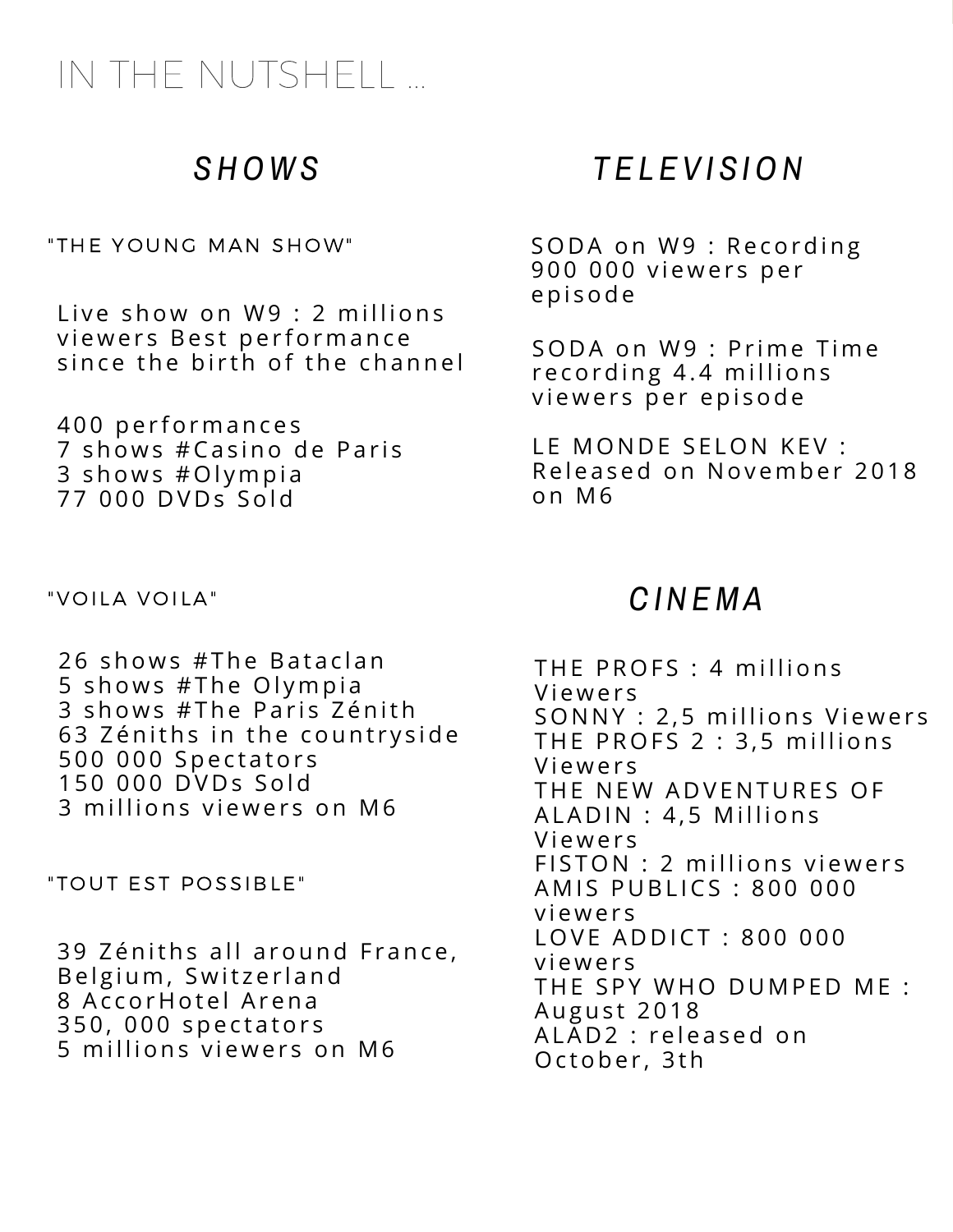

### *SOC I A L ME D I A FOL LOWI NG :*



4,8 millions fans



6,21 milions followers



5,1 millions followers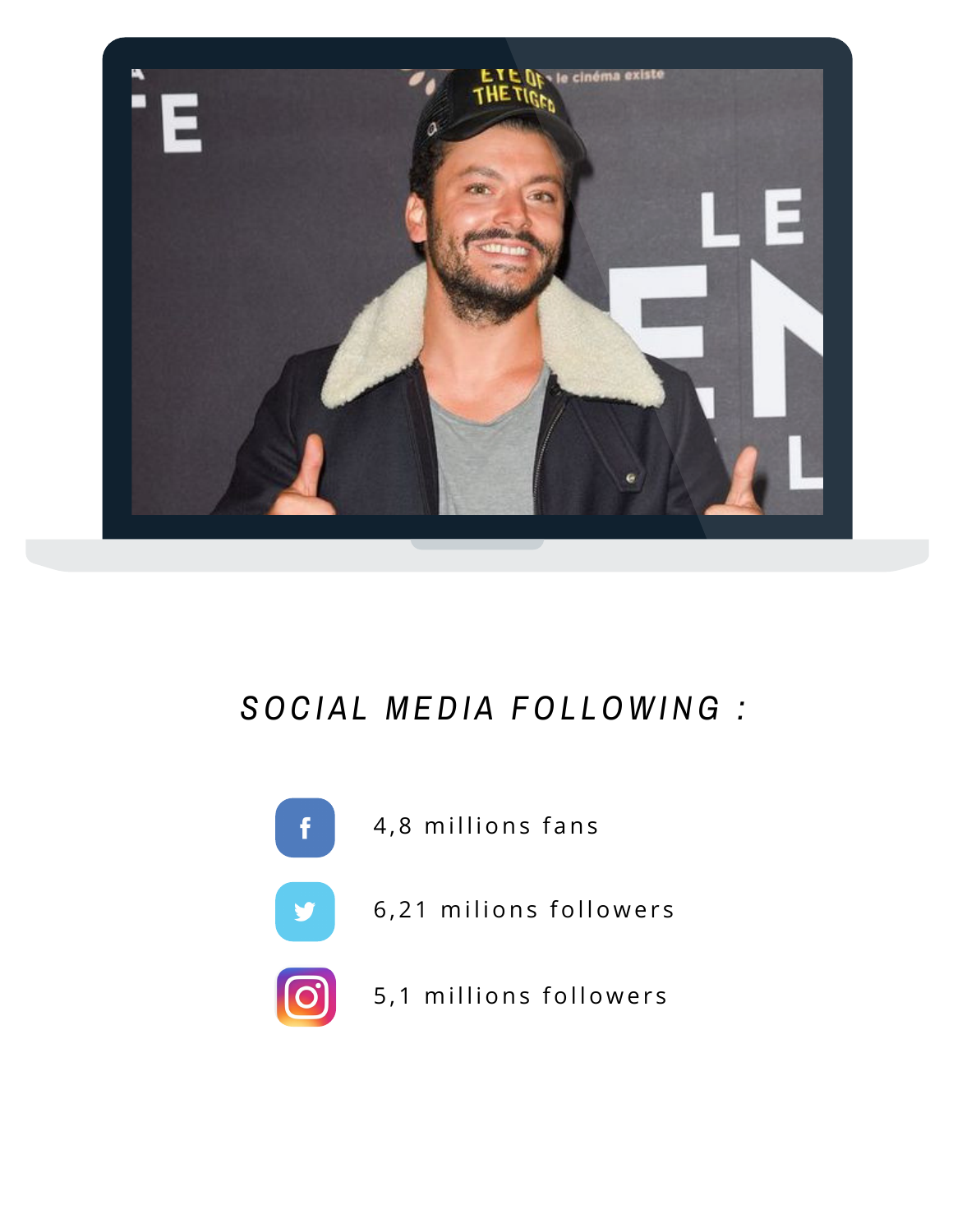

# **COMMERCIAL ADVERTISEMENTS**

Fanta

[https://www.youtube.com/watch?v=\\_vwe5qqM-Cw](https://www.youtube.com/watch?v=_vwe5qqM-Cw)

# Nintendo / TOMODACHI LIFE

<https://www.youtube.com/watch?v=maGQjWCjHQo> <https://www.youtube.com/watch?v=fOFq9LmPU-k> <https://www.youtube.com/watch?v=xUaS2uC5AuU> <https://www.youtube.com/watch?v=IqdLtsSavs0> <https://www.youtube.com/watch?v=tQhNUndHd8M>

# CREDIT AGRICOLE

<https://www.youtube.com/watch?v=EKHCezpYXNU> <https://www.youtube.com/watch?v=plwQFW7xmFI> [https://www.youtube.com/watch?v=9R5FL\\_lRw7g](https://www.youtube.com/watch?v=9R5FL_lRw7g)